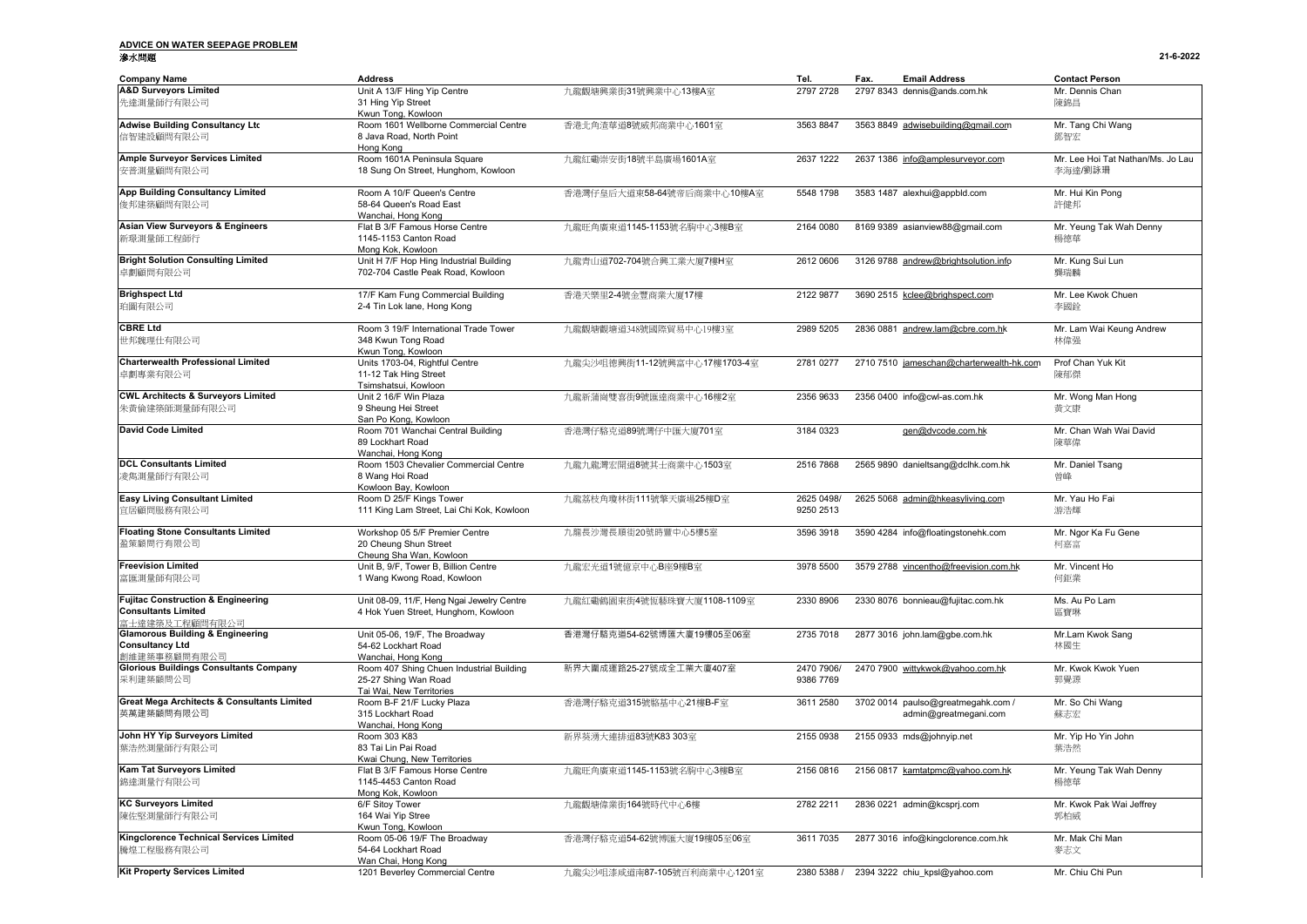# **ADVICE ON WATER SEEPAGE PROBLEM** 滲水問題 **21-6-2022**

| <b>Company Name</b><br>奔杰建築事務有限公司      | Address<br>87-105 Chatham Road South<br>Tsimshatsui. Kowloon                                                                            | Tel.<br>9172 6853 | Fax. | <b>Email Address</b>                   | <b>Contact Person</b><br>趙之斌 |
|----------------------------------------|-----------------------------------------------------------------------------------------------------------------------------------------|-------------------|------|----------------------------------------|------------------------------|
| <b>KS Surveyors Limited</b><br>創測行有限公司 | Workshop 17 Unit B 13/F Goodwill Industrial Bldg 新界荃灣白田壩街36-44號信義工業大廈13樓B座17室<br>36-44 Pak Tin Par Street<br>Tsuen Wan. New Territories | 3596 3761         |      | 3596 3762 ks.surveyors.benny@gmail.com | Mr. Lau Kim Func<br>劉劍峰      |